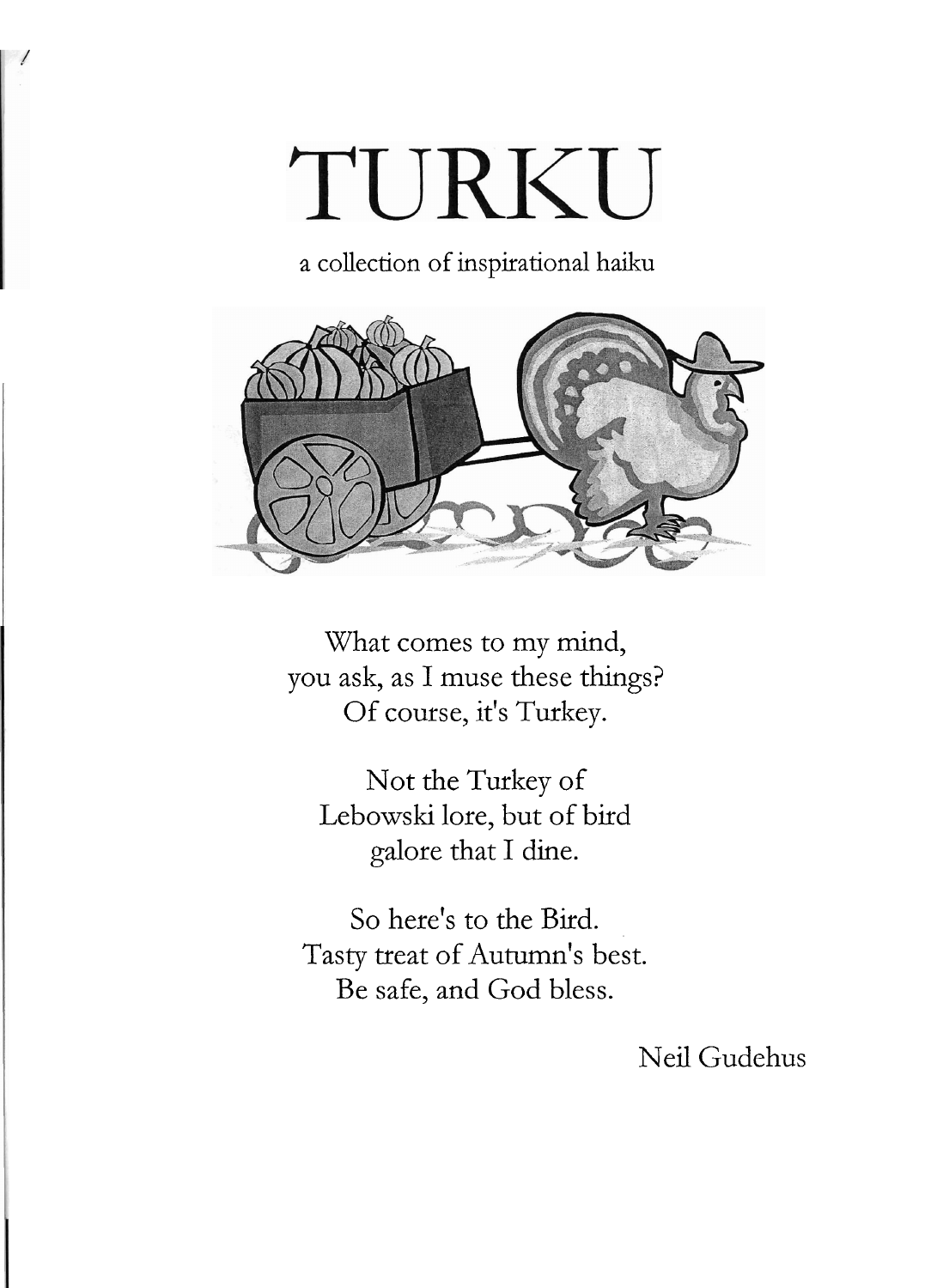#### **By Ian Mahan**

what is giving thanks but some taters and turkey nestled on my plate

cranberry sauce sits like a soft crimson blanket keep my tummy warm

oh noblest of birds your timely death brings new life to those who drinketh

mysterious bird. can you ask a rainbow to not be beautiful?

may bird fill our gut and song fill the sweet fall air how much do you bench?

cool as the crisp air wrapped in anticipation the feathered one speaks

hark, the horizon sweet potatoes drawing nigh gently slake thy thirst

beloved, like life you struggle with light and dark which hue shall i choose?

if i count to ten and close mine eyes, will you steal my turkey again?

take me candied yams bathe me in your dying light guide me through the night

dearest pumpkin pie be my mistress yet again whisper sweet nothings



**1** 

# **By Matt Summers**

Stuffing rest on plate awaiting to be eaten gravy atop it

Some people eat ham, instead of turkey today Are people crazy?

The time is here to celebrate the life and death of Franklin's choice bird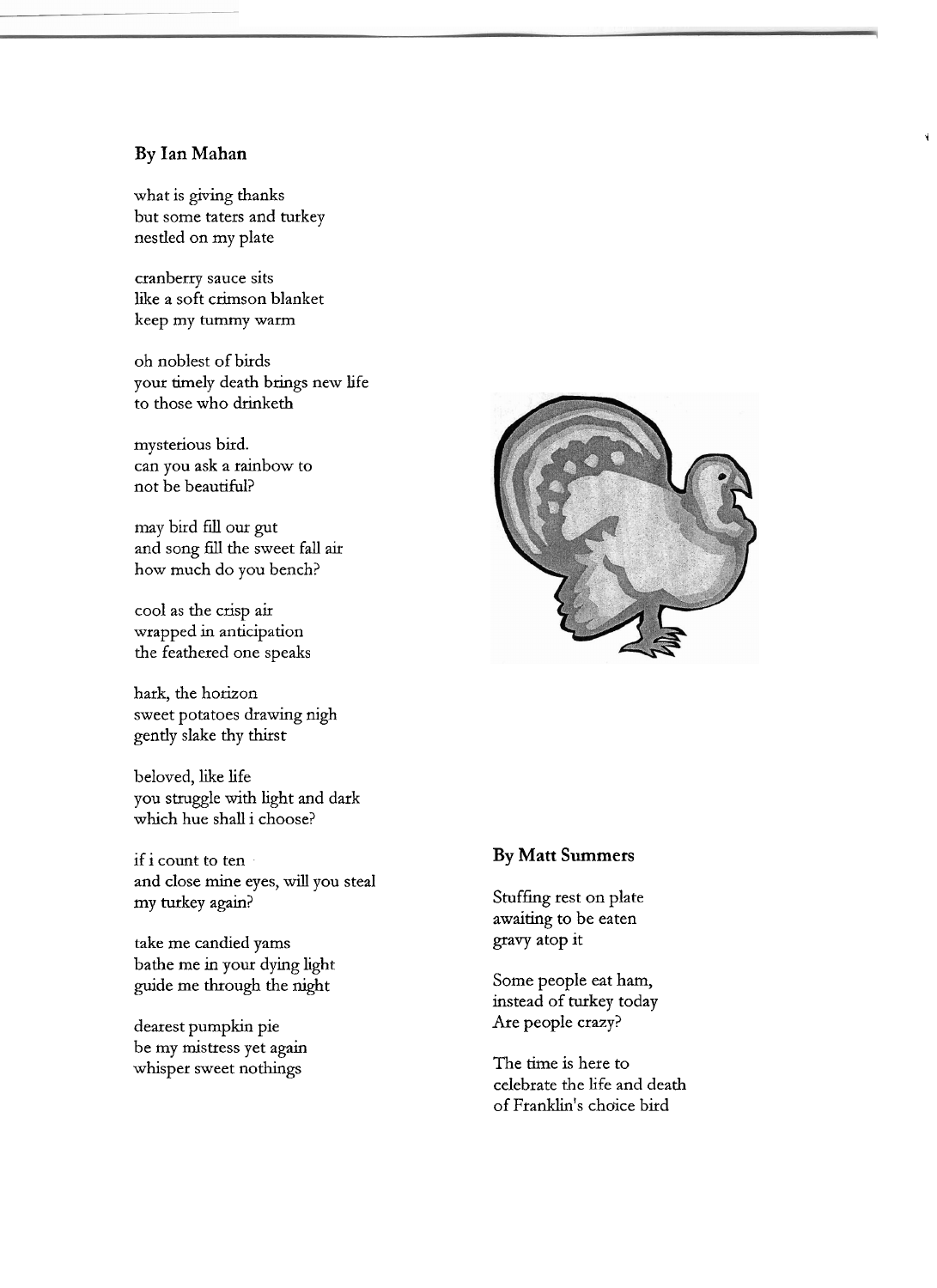Oh late November I thank you Great Creator Green bean casserole

Give thanks for this food sweet taters and marshmallows Life is good for spuds

One bad decision My stomach full of turkey Release belt one notch

Succulent turkey 0 how I cherish your taste Both light and dark meat

Sweet Euphoria Sweet Potato Pie awaits Happiness abounds

Blackberry cobbler 0, how I wish to eat you Nature's secret treat

The Relish tray on Thanksgiving day, do you choose Green or black olives?

Make room on your plate Mashed potatoes and gravy Can life get better?

How do I love thee? The legend of pumpkin pie Only cool whip knows

On Thanksgiving day Watching football on TV With a gleeful smile

What is Thanksgiving Without a great centerpiece Cornucopia.

Nothing more pleasant Than a buttered dinner roll Sitting on your plate.



#### **By Neil Gudehus**

Thanks to the Natives for giving the Pilgrims corn. Smallpox for corn, nice

Oh mighty gobbler Your headless corpse awaits me I eat and forget

the formula for a perfect feast is to, dine on the feathered beast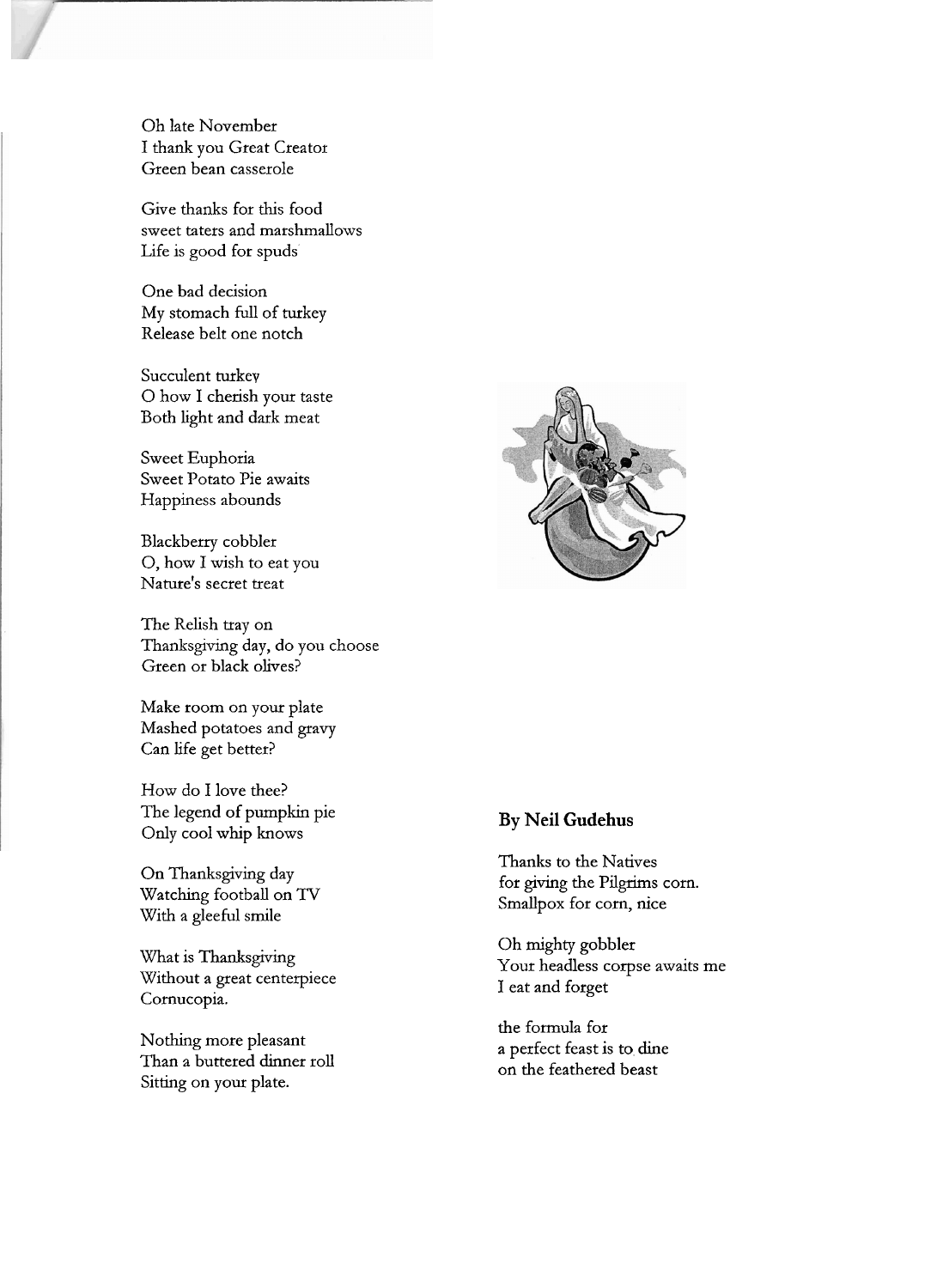Feathered friend of prey Are you not better off now? Your small brain, my gain

On turkey, on yams, on pie, and stove top stuffing. Don't be a glutton.

Holidays I love. You ask my motivation? I cry fowl, sir, fowl.

Knock, Knock. Who is it? Enter those pesky in-laws. I hope they brought food.

Chatter and chatter. The turkey and yams arrive. The sound of silence.

Holidays I love. You ask my motivation? I cry fowl, sir, fowl.

It's a smelly smell. My shrewd senses awaken as if from a dream.





## **By Chris Gray**

oh, turkey, oh, ham which one will I dine upon either way ... tasty

Giblets and gravy you staples of turkey day wait, what are giblets?

Cousins visiting Thanksgiving in Little Rock My heart **full** of lust

sweet potato crisp you dazzle me with your smile my tongue rejoices

Christmas shopping? nope More important thought to **think**  Bird in the oven

Sweet tea on my lips Cool Whip on my pumpkin pie What say you moist bird?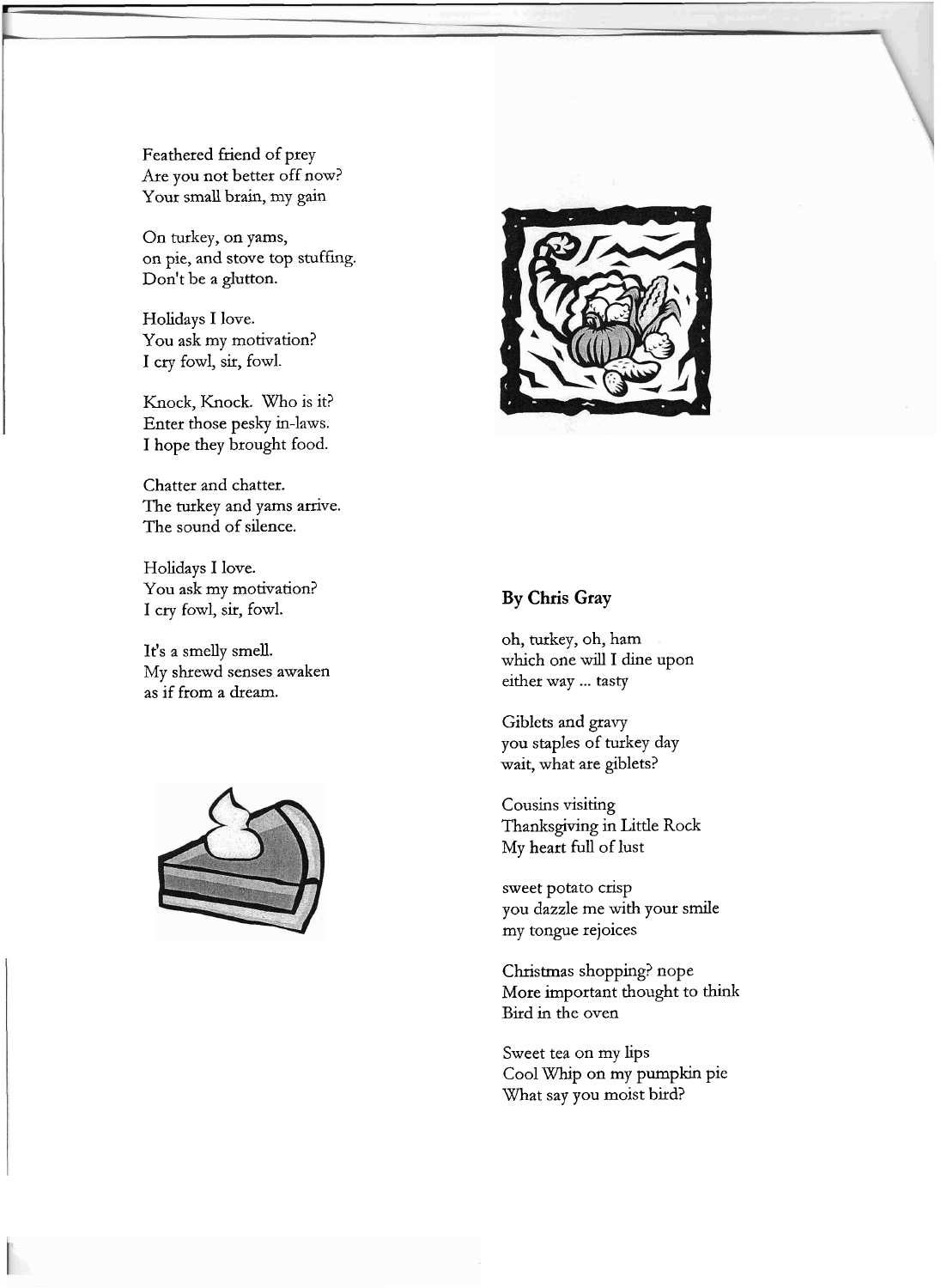Lions and Cowboys What makes them so dam special? Where are my Seahawks?

Sweet, moist turkey breast Oh how I love to taste thee Hunger gone forthwith!

# **By "The Apprentice"**

I cry foul Dear Sir. Summers keeps stealing my lines That treacherous fool.

Thanksgiving stuffing No, not even with raisins Still, I detest thee

Thanksgiving is here Friends, family, and turkey Is it over yet?

# **By Matt Summers and "The Apprentice"**

Ode to Pecan Pie One that you cannot live without A Thanksgiving treat